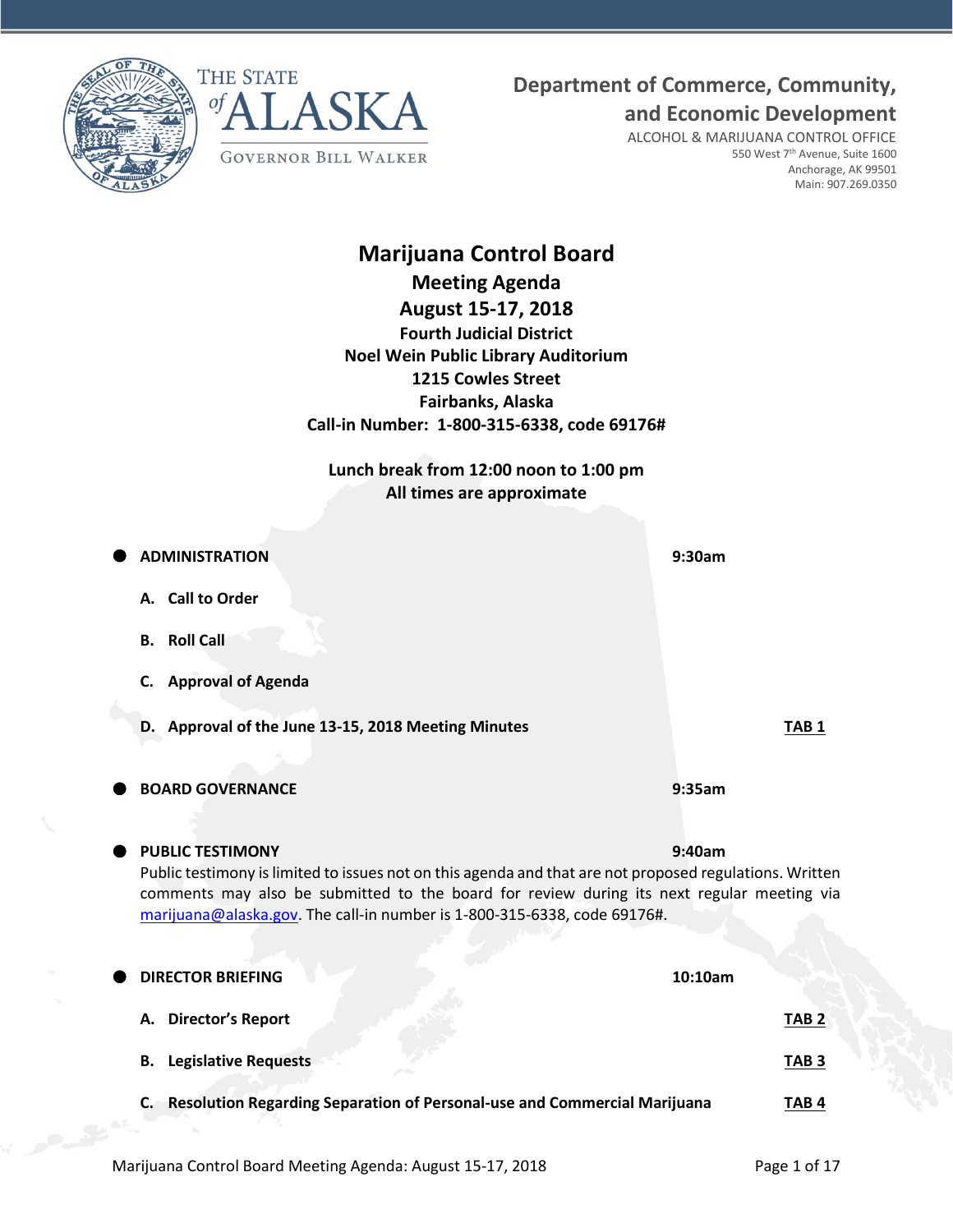|   |                                    | <b>ENFORCEMENT BRIEFING</b>                                                                    |                                                                                                                                                                   | 11:00am |                  |
|---|------------------------------------|------------------------------------------------------------------------------------------------|-------------------------------------------------------------------------------------------------------------------------------------------------------------------|---------|------------------|
|   | A. Enforcement Supervisor's Report |                                                                                                |                                                                                                                                                                   |         | TAB <sub>5</sub> |
|   | В.                                 | <b>Enforcement Plan</b>                                                                        |                                                                                                                                                                   |         | TAB <sub>6</sub> |
|   | C.                                 | <b>Notices of Violation Issued and Licensee Responses</b>                                      |                                                                                                                                                                   |         | TAB 7            |
|   |                                    | D. Alaska Hempfest: Niki Raapana                                                               |                                                                                                                                                                   |         | <b>TAB 8</b>     |
|   |                                    | <b>LICENSING &amp; EDUCATION REPORT</b>                                                        |                                                                                                                                                                   | 11:45am | TAB <sub>9</sub> |
| ۰ |                                    | <b>REGULATIONS</b>                                                                             |                                                                                                                                                                   | 1:00pm  |                  |
|   | А.                                 | <b>Proposed Projects</b>                                                                       |                                                                                                                                                                   |         |                  |
|   | 1.                                 | <b>Staff Recommendations</b>                                                                   |                                                                                                                                                                   |         | <b>TAB 10</b>    |
|   | 2.                                 | <b>Board Requests</b>                                                                          |                                                                                                                                                                   |         |                  |
|   | В.                                 |                                                                                                | <b>Drafts for Board Review, Pending Public Comment Opportunity</b>                                                                                                |         |                  |
|   | 1.                                 | <b>Onsite Consumption</b><br>Status:<br><b>Potential Board Actions:</b>                        | Revised draft for board consideration<br>Amend and/or put out for public comment                                                                                  |         | <b>TAB 11</b>    |
|   | 2.                                 | Status:<br><b>Potential Board Actions:</b>                                                     | <b>Change from Limited to Standard Cultivation License (License Conversion)</b><br>First draft for board consideration<br>Amend and/or put out for public comment |         | <b>TAB 12</b>    |
|   | з.                                 | <b>Ownership Change Without Licensee Change</b><br>Status:<br><b>Potential Board Actions:</b>  | First draft for board consideration<br>Amend and/or put out for public comment                                                                                    |         | <b>TAB 13</b>    |
|   | 4.                                 | <b>Expiration of Public Notice</b><br>Status:<br><b>Potential Board Actions:</b>               | First draft for board consideration<br>Amend and/or put out for public comment                                                                                    |         | <b>TAB 14</b>    |
|   | 5.                                 | <b>License Expiration for Renewal</b><br>Status:<br><b>Potential Board Actions:</b>            | First draft for board consideration<br>Amend and/or put out for public comment                                                                                    |         | <b>TAB 15</b>    |
|   | 6.                                 | <b>Wholesale Concentrates to Retail Licensee</b><br>Status:<br><b>Potential Board Actions:</b> | First draft for board consideration<br>Amend and/or put out for public comment                                                                                    |         | <b>TAB 16</b>    |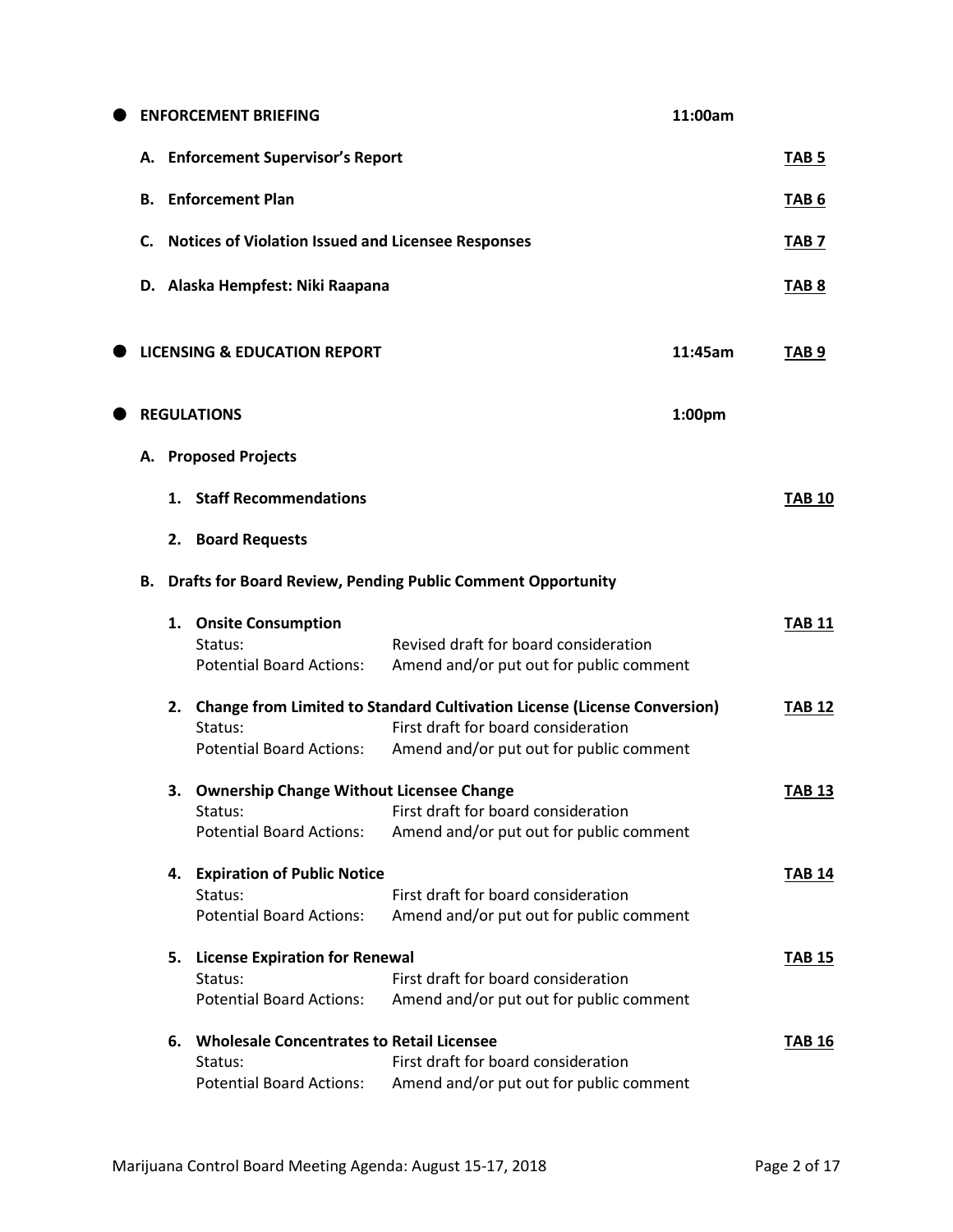#### **C. Public Comments Received**

|    | Definition of "Recreation or Youth Center"          |                                                    | TAB 17        |
|----|-----------------------------------------------------|----------------------------------------------------|---------------|
|    | Status:                                             | Comment period closed June 1, 2018; tabled from    |               |
|    |                                                     | June 13-15                                         |               |
|    | <b>Potential Board Actions:</b>                     | Vote to adopt; OR                                  |               |
|    |                                                     | Substantially amend and put out for public comment |               |
| 2. | <b>Testing Working Group Recommendations, Set 1</b> |                                                    | <b>TAB 18</b> |
|    | Status:                                             | Comment period closed August 8, 2018               |               |
|    | <b>Potential Board Actions:</b>                     | Vote to adopt; OR                                  |               |

# Substantially amend and put out for public comment

#### **NEW MARIJUANA HANDLER COURSE PROVIDER APPLICATIONS**

| А. | <b>MHCP 028:</b><br>Applicant: | Alaska Marijuana Handler Certification<br>Green CulturED (Evan Erickson)                                        | <b>TAB 19</b> |
|----|--------------------------------|-----------------------------------------------------------------------------------------------------------------|---------------|
| В. | <b>MHCP 029:</b><br>Applicant: | <b>Advanced Learning Mgmt System by MM411</b><br>MM411, Inc. DBA Medical Marijuana 411<br>(Christine Nazarenus) | <b>TAB 20</b> |

#### $\bullet$  APPLICATIONS FROM PREVIOUS MEETINGS

#### **A. Tabled**

| 1. | License #10254:           | AlaskaSense, LLC                        | TAB 21 |
|----|---------------------------|-----------------------------------------|--------|
|    | Licensee:                 | AlaskaSense, LLC                        |        |
|    | License Type:             | Retail Marijuana Store                  |        |
|    | Premises Address:         | 217 E 4 <sup>th</sup> Avenue, Suite D   |        |
|    |                           | Anchorage, AK 99501                     |        |
|    | Local Government:         | Municipality of Anchorage               |        |
|    | <b>For Consideration:</b> | <b>Tabled at May 2018 meeting</b>       |        |
| 2. | License #13910:           | <b>Alaskan Farmacy</b>                  | TAB 22 |
|    | Licensee:                 | <b>Charles T Filiott</b>                |        |
|    | License Type:             | Limited Marijuana Cultivation Facility  |        |
|    | Premises Address:         | 34049 Klondike Avenue E                 |        |
|    |                           | Sterling, AK 99672                      |        |
|    | Local Government:         | Kenai Peninsula Borough                 |        |
|    | <b>For Consideration:</b> | Tabled at June 2018 meeting             |        |
|    |                           | Conditions pursuant to 3 AAC 306.060(b) |        |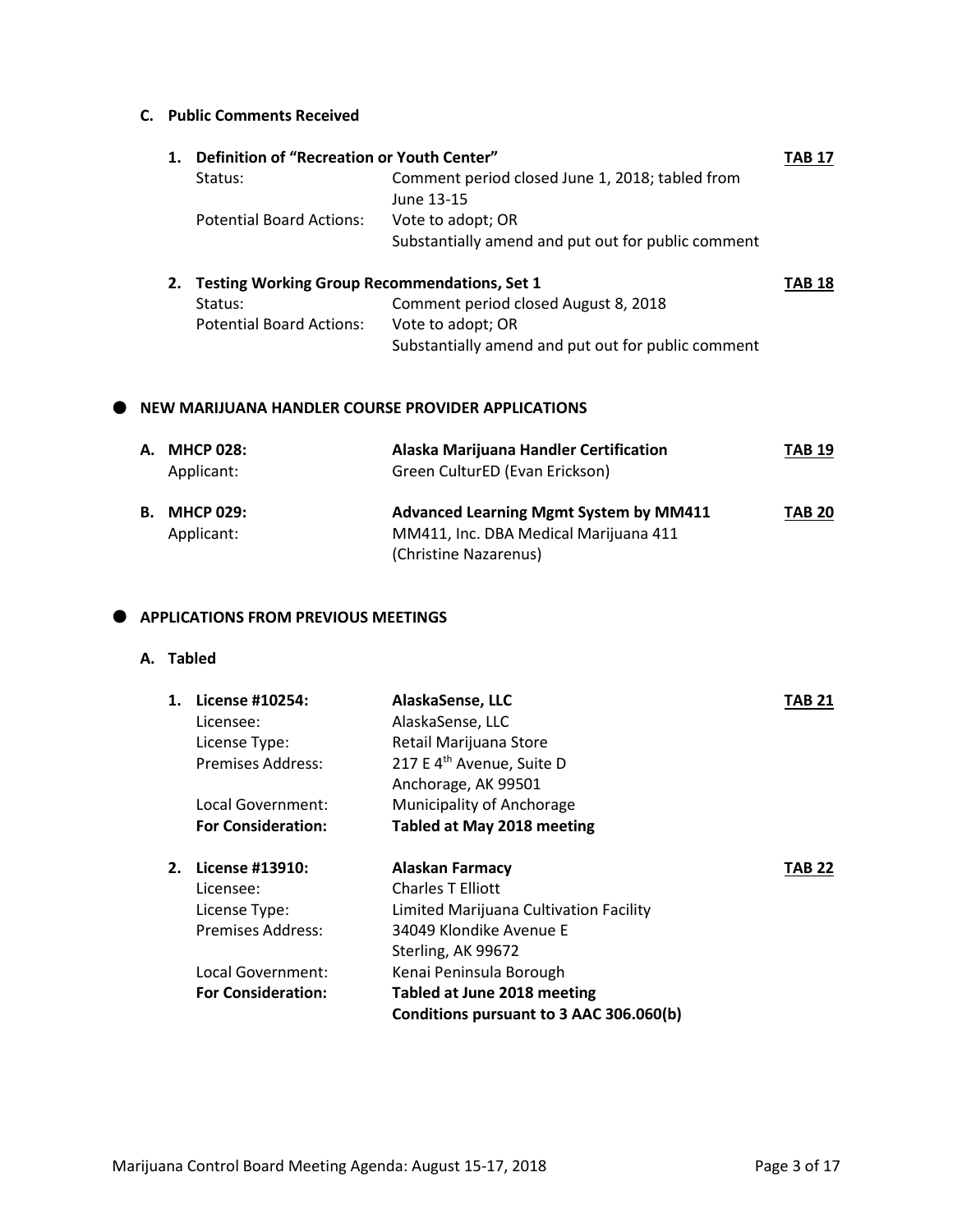| 3. | License #15124:           | <b>Fairbanks Analytical Testing, LLC</b>       | <b>TAB 23</b> |
|----|---------------------------|------------------------------------------------|---------------|
|    | Licensee:                 | Fairbanks Analytical Testing, LLC              |               |
|    | License Type:             | <b>Marijuana Testing Facility</b>              |               |
|    | <b>Premises Address:</b>  | 1521 Stacia Street, Suite A                    |               |
|    |                           | Fairbanks, AK 99701                            |               |
|    | Local Government:         | City of Fairbanks                              |               |
|    | <b>For Consideration:</b> | Tabled at June 2018 meeting                    |               |
|    |                           | <b>Protest received from City of Fairbanks</b> |               |
| 4. | License #16015:           | <b>Bluffside Gardens</b>                       | <b>TAB 24</b> |
|    | $1.5 - 1.7 - 1.7 - 1.7$   |                                                |               |

| <b>For Consideration:</b> | Tabled at June 2018 meeting due to residency |
|---------------------------|----------------------------------------------|
| Local Government:         | Matanuska-Susitna Borough                    |
|                           | Talkeetna, AK 99676                          |
| <b>Premises Address:</b>  | 39700 S Parks Highway                        |
| Licensee:                 | <b>Bluffside Gardens, LLC</b>                |
|                           |                                              |

### **B. Delegated**

| 1. | License #10898:           | <b>AK Slow Burn Cannabis Outlet</b>                 | <b>TAB 25</b> |
|----|---------------------------|-----------------------------------------------------|---------------|
|    | Licensee:                 | AK Slow Burn Cannabis Outlet, LLC                   |               |
|    | License Type:             | <b>Standard Marijuana Cultivation Facility</b>      |               |
|    | Premises Address:         | 2042 E 3rd Avenue, Suite A                          |               |
|    |                           | Anchorage, AK 99501                                 |               |
|    | Local Government:         | Municipality of Anchorage                           |               |
|    | <b>For Consideration:</b> | LG protest (approved with delegation July 12, 2017) |               |
| 2. | License #13776:           | Alaska Skunkworks, LLC                              | <b>TAB 26</b> |
|    | Licensee:                 | Alaska Skunkworks, LLC                              |               |
|    | License Type:             | Standard Marijuana Cultivation Facility             |               |
|    | Premises Address:         | 37331 S Talkeetna Spur Road                         |               |
|    |                           | Talkeetna, AK 99676                                 |               |
|    | Local Government:         | Matanuska-Susitna Borough                           |               |
|    | <b>For Consideration:</b> | LG protest (approved with delegation April 2018)    |               |
| 3. | License #15800:           | <b>Baked Alaska, LLC</b>                            | <b>TAB 27</b> |
|    | Licensee:                 | Baked Alaska, LLC                                   |               |
|    | License Type:             | Marijuana Product Manufacturing Facility            |               |
|    | Premises Address:         | 2745 Hanson Road, Unit B                            |               |
|    |                           | Fairbanks, AK 99709                                 |               |
|    | Local Government:         | City of Fairbanks                                   |               |
|    | <b>For Consideration:</b> | LG protest (approved with delegation June 2018)     |               |
|    |                           |                                                     |               |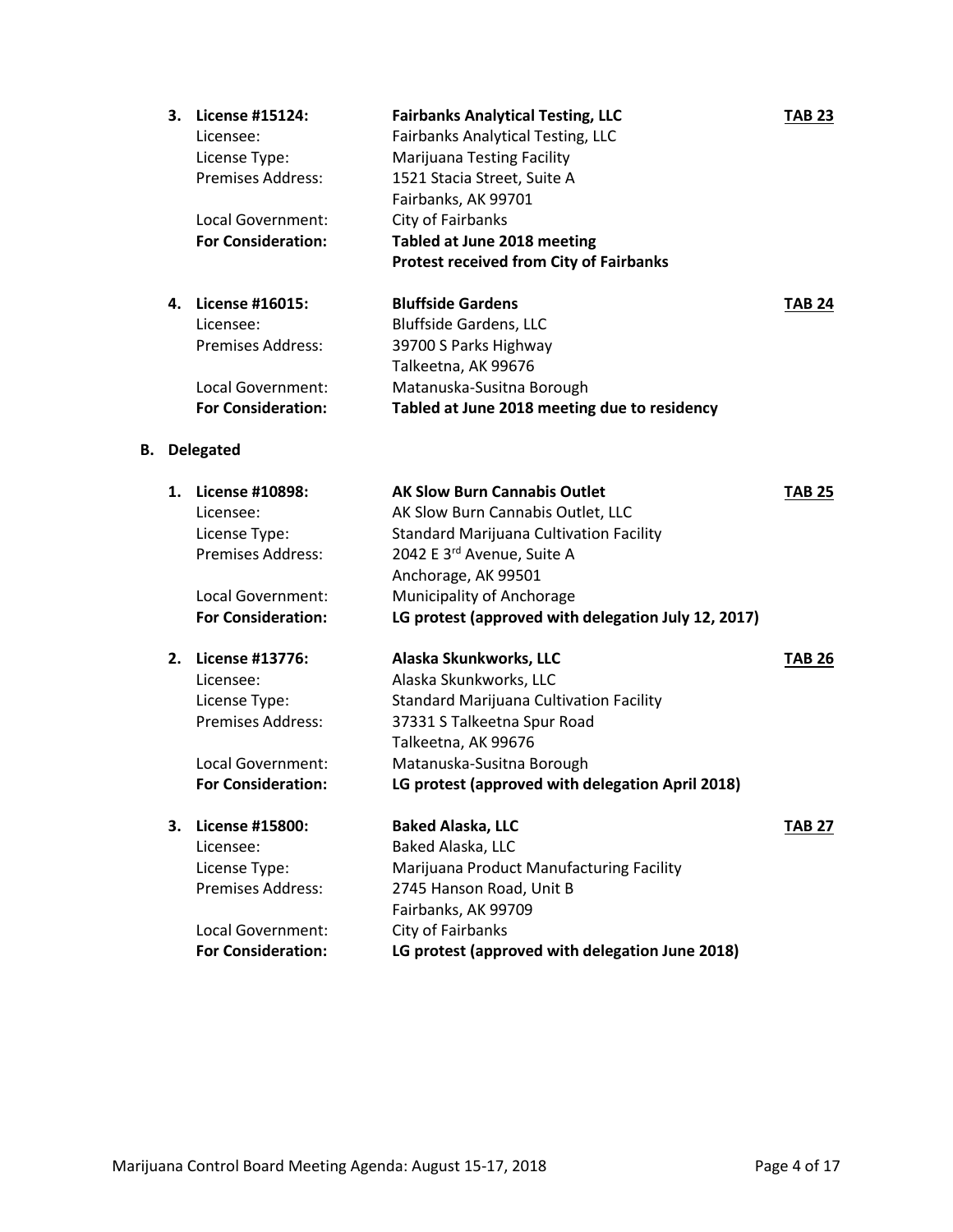#### **C.** Licenses in "Pending Inspection" Status for Over Six Months **TAB 28**

| 1. | License #10107:   | <b>Arctic Earth</b>                            |
|----|-------------------|------------------------------------------------|
|    | Licensee:         | Ferguson and Smith Enterprises, Inc.           |
|    | License Type:     | <b>Standard Marijuana Cultivation Facility</b> |
|    | Premises Address: | 151 A Street Loop #1                           |
|    |                   | Anchorage, AK 99518                            |
|    | Local Government: | Municipality of Anchorage                      |
|    | Approved by MCB:  | April 4, 2017                                  |
|    | License Issued:   | December 29, 2017                              |
| 2. | License #10646:   | The Green Room AK                              |
|    | Licensee:         | Ferguson and Smith Enterprises, Inc.           |
|    | License Type:     | Retail Marijuana Store                         |
|    | Premises Address: | 610 C Street, #A7                              |
|    |                   | Anchorage, AK 99501                            |
|    | Local Government: | Municipality of Anchorage                      |
|    | Approved by MCB:  | April 4, 2017                                  |
|    | License Issued:   | December 29, 2017                              |

#### **D.** Licenses in "Delegated" Status for Approximately One Year **TAB 29**

| 1. | License #10048:          | <b>Tok Heavenly Cannabis, LLC</b>              |
|----|--------------------------|------------------------------------------------|
|    | Licensee:                | Tok Heavenly Cannabis, LLC                     |
|    | License Type:            | Standard Marijuana Cultivation Facility        |
|    | Premises Address:        | MP 1308 Alaska Highway                         |
|    |                          | Tok, AK 99780                                  |
|    | Local Government:        | No Local Government                            |
|    | Approved By MCB:         | July 12, 2017                                  |
|    | Pending:                 | <b>Fire Marshal approval</b>                   |
| 2. | License #10180:          | <b>AK Shadows</b>                              |
|    | Licensee:                | Jesse Y Holzschuh                              |
|    | License Type:            | <b>Standard Marijuana Cultivation Facility</b> |
|    | <b>Premises Address:</b> | 525 Anisha Drive                               |
|    |                          | Fairbanks, AK 99709                            |
|    | Local Government:        | Fairbanks North Star Borough                   |
|    | Approved By MCB:         | July 7, 2016                                   |
|    | Pending:                 | <b>Fire Marshal approval</b>                   |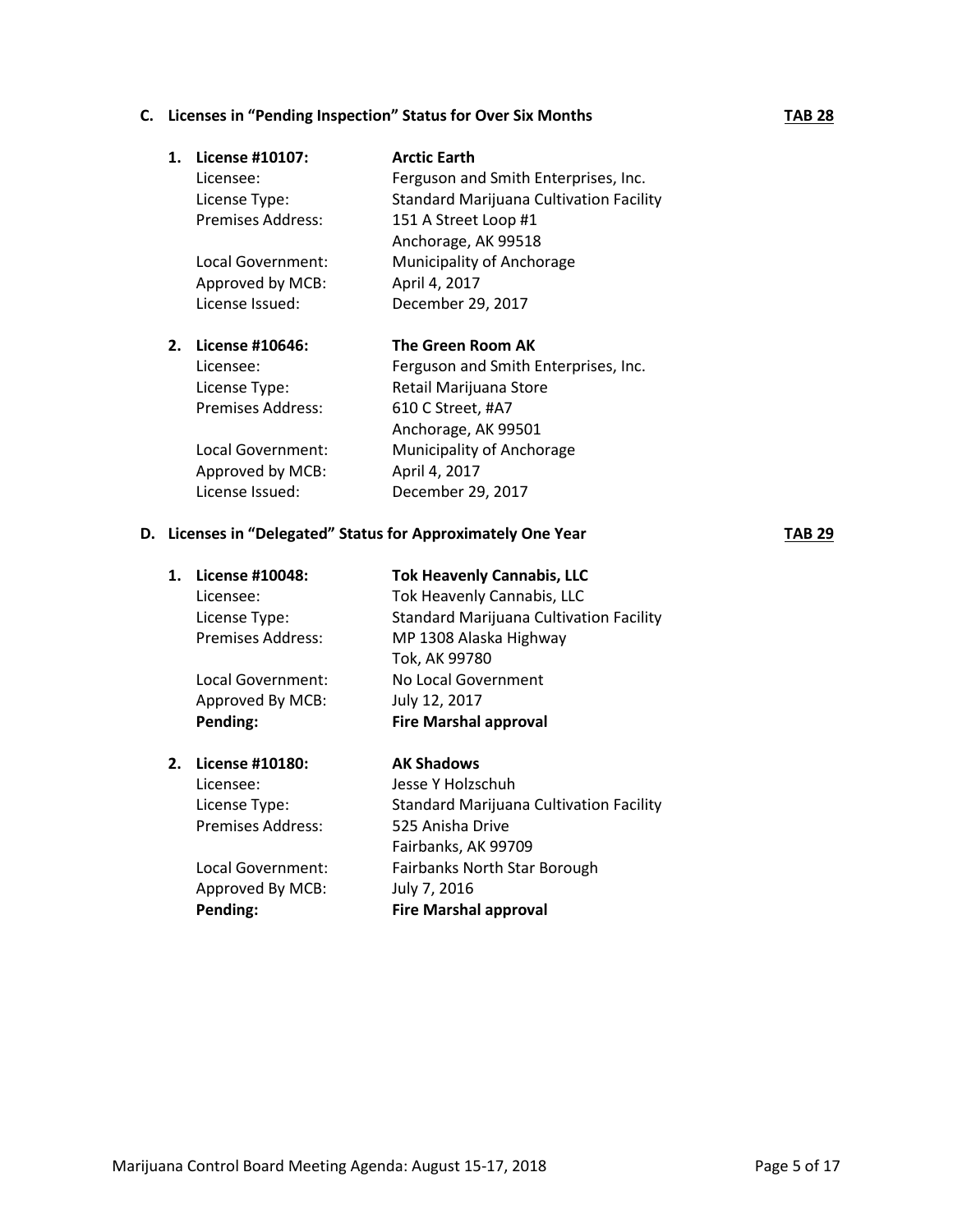#### **BOARD CONSIDERATION**

| А. | License #13479:           | <b>North Star Fire</b>                                                             | TAB 30 |
|----|---------------------------|------------------------------------------------------------------------------------|--------|
|    | Licensee:                 | North Star Fire, LLC                                                               |        |
|    | License Type:             | <b>Standard Marijuana Cultivation Facility</b>                                     |        |
|    | Premises Address:         | 3780 Leasure Street, Suite 3                                                       |        |
|    |                           | Fairbanks, AK 99701                                                                |        |
|    | Local Government:         | City of Fairbanks                                                                  |        |
|    | <b>For Consideration:</b> | Local government not notified by applicant (approved with<br>delegation June 2018) |        |
|    | <b>B.</b> License #15304: | <b>The Grass Frontier</b>                                                          | TAB 31 |
|    | Licensee:                 | GFR, LLC                                                                           |        |
|    | License Type:             | Retail Marijuana Store                                                             |        |
|    | <b>Premises Address:</b>  | 11730 Old Seward Highway                                                           |        |
|    |                           | Anchorage, AK 99515                                                                |        |
|    | Local Government:         | Municipality of Anchorage                                                          |        |
|    | <b>For Consideration:</b> | <b>Residency requirement not met</b>                                               |        |

#### **NEW STANDARD MARIJUANA CULTIVATION FACILITY APPLICATIONS**

| А. | License #13827:<br>Licensee: | <b>Chongkee Farms, LLC</b><br>Chongkee Farms, LLC | <b>TAB 32</b> |
|----|------------------------------|---------------------------------------------------|---------------|
|    | <b>Premises Address:</b>     | 691 Brewster Street                               |               |
|    |                              | Fairbanks, AK 99712-2352                          |               |
|    | Local Government:            | Fairbanks North Star Borough                      |               |
| В. | License #14956:              | 50 Shades of Green, LLC                           | <b>TAB 33</b> |
|    | Licensee:                    | 50 Shades of Green, LLC                           |               |
|    | <b>Premises Address:</b>     | 14481 W Marginal Access Road                      |               |
|    |                              | Houston, AK 99694                                 |               |
|    | Local Governments:           | City of Houston                                   |               |
| С. | License #15192:              | <b>GreenSleeves Genetics, LLC</b>                 | <b>TAB 34</b> |
|    | Licensee:                    | GreenSleeves Genetics, LLC                        |               |
|    | Premises Address:            | 1700 N Post Road                                  |               |
|    |                              | Anchorage, AK 99501                               |               |
|    | Local Government:            | Municipality of Anchorage                         |               |
| D. | License #15546:              | Daliwoda Investments #1                           | <b>TAB 35</b> |
|    | Licensee:                    | Daliwoda Investments, Inc.                        |               |
|    | <b>Premises Address:</b>     | 807 Landing Road                                  |               |
|    |                              | North Pole, AK 99705                              |               |
|    | Local Government:            | Fairbanks North Star Borough                      |               |
|    |                              |                                                   |               |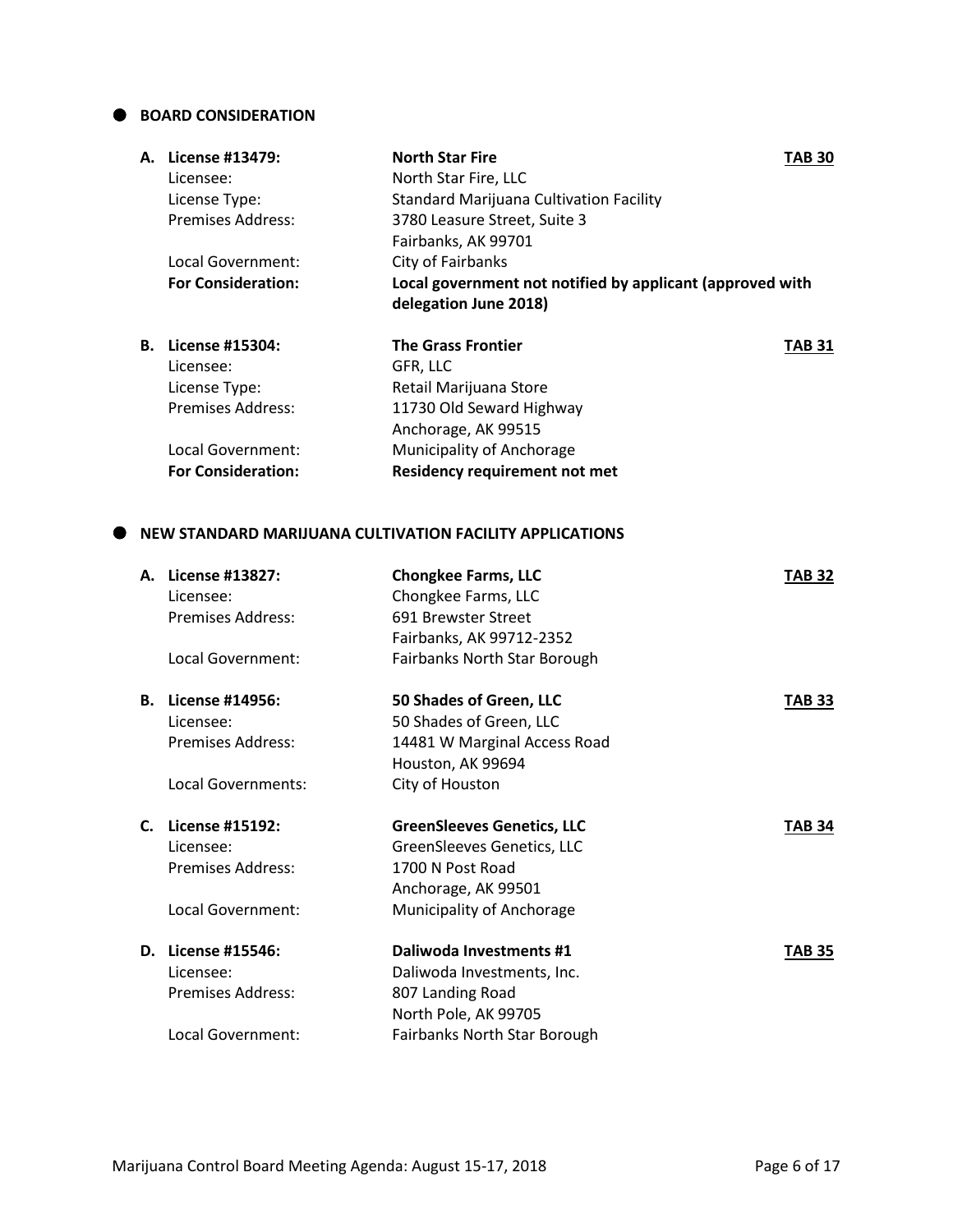| E. License #15918:       | <b>Barefoot Grow Company, LLC</b> | <b>TAB 36</b> |
|--------------------------|-----------------------------------|---------------|
| Licensee:                | Barefoot Grow Company, LLC        |               |
| <b>Premises Address:</b> | 940 Star Court                    |               |
|                          | North Pole, AK 99705              |               |
| Local Government:        | Fairbanks North Star Borough      |               |

#### **NEW LIMITED MARIJUANA CULTIVATION FACILITY APPLICATIONS**

|    | A. License #12895:<br>Licensee:<br><b>Premises Address:</b> | <b>Bigfoot Bud Company, LLC</b><br><b>Bigfoot Bud Company, LLC</b><br>46813 Pintail Avenue<br>Kenai, AK 99611 | <b>TAB 37</b> |
|----|-------------------------------------------------------------|---------------------------------------------------------------------------------------------------------------|---------------|
|    | Local Government:                                           | Kenai Peninsula Borough                                                                                       |               |
|    | <b>For Consideration:</b>                                   | Conditions pursuant to 3 AAC 306.060(b)                                                                       |               |
|    | <b>B.</b> License #14227:                                   | <b>Galactic Herb</b>                                                                                          | <b>TAB 38</b> |
|    | Licensee:                                                   | <b>Theodore C Delaca</b>                                                                                      |               |
|    | <b>Premises Address:</b>                                    | 595 Henry Hahn Court                                                                                          |               |
|    |                                                             | Fairbanks, AK 99712-3551                                                                                      |               |
|    | Local Government:                                           | Fairbanks North Star Borough                                                                                  |               |
|    | C. License #14252:                                          | Primate Rock Harvest, Inc.                                                                                    | <b>TAB 39</b> |
|    | Licensee:                                                   | Primate Rock Harvest, Inc.                                                                                    |               |
|    | Premises Address:                                           | 2276 Sunshine Avenue                                                                                          |               |
|    |                                                             | Fairbanks, AK 99709                                                                                           |               |
|    | Local Government:                                           | Fairbanks North Star Borough                                                                                  |               |
|    | D. License #14800:                                          | Field's of Green, LLC                                                                                         | <b>TAB 40</b> |
|    | Licensee:                                                   | Field's of Green, LLC                                                                                         |               |
|    | <b>Premises Address:</b>                                    | 23550 E Hillcrest Way                                                                                         |               |
|    |                                                             | Talkeetna, AK 99676                                                                                           |               |
|    | Local Government:                                           | Matanuska-Susitna Borough                                                                                     |               |
| Е. | License #15530:                                             | <b>Budmasters Limited Partnership</b>                                                                         | <b>TAB 41</b> |
|    | Licensee:                                                   | <b>Budmasters Limited Partnership</b>                                                                         |               |
|    | <b>Premises Address:</b>                                    | 32685 S McKinley View Drive                                                                                   |               |
|    |                                                             | Talkeetna, AK 99676                                                                                           |               |
|    | Local Government:                                           | Matanuska-Susitna Borough                                                                                     |               |
| F. | License #16028:                                             | <b>Alaska Beasty Buds</b>                                                                                     | <b>TAB 42</b> |
|    | Licensee:                                                   | Joseph D Eickholt, Amber L Eickholt, & Lee K Drotzur                                                          |               |
|    | <b>Premises Address:</b>                                    | 1665 Richardson Highway, Unit B                                                                               |               |
|    |                                                             | North Pole, AK 99705-5968                                                                                     |               |
|    | Local Government:                                           | Fairbanks North Star Borough                                                                                  |               |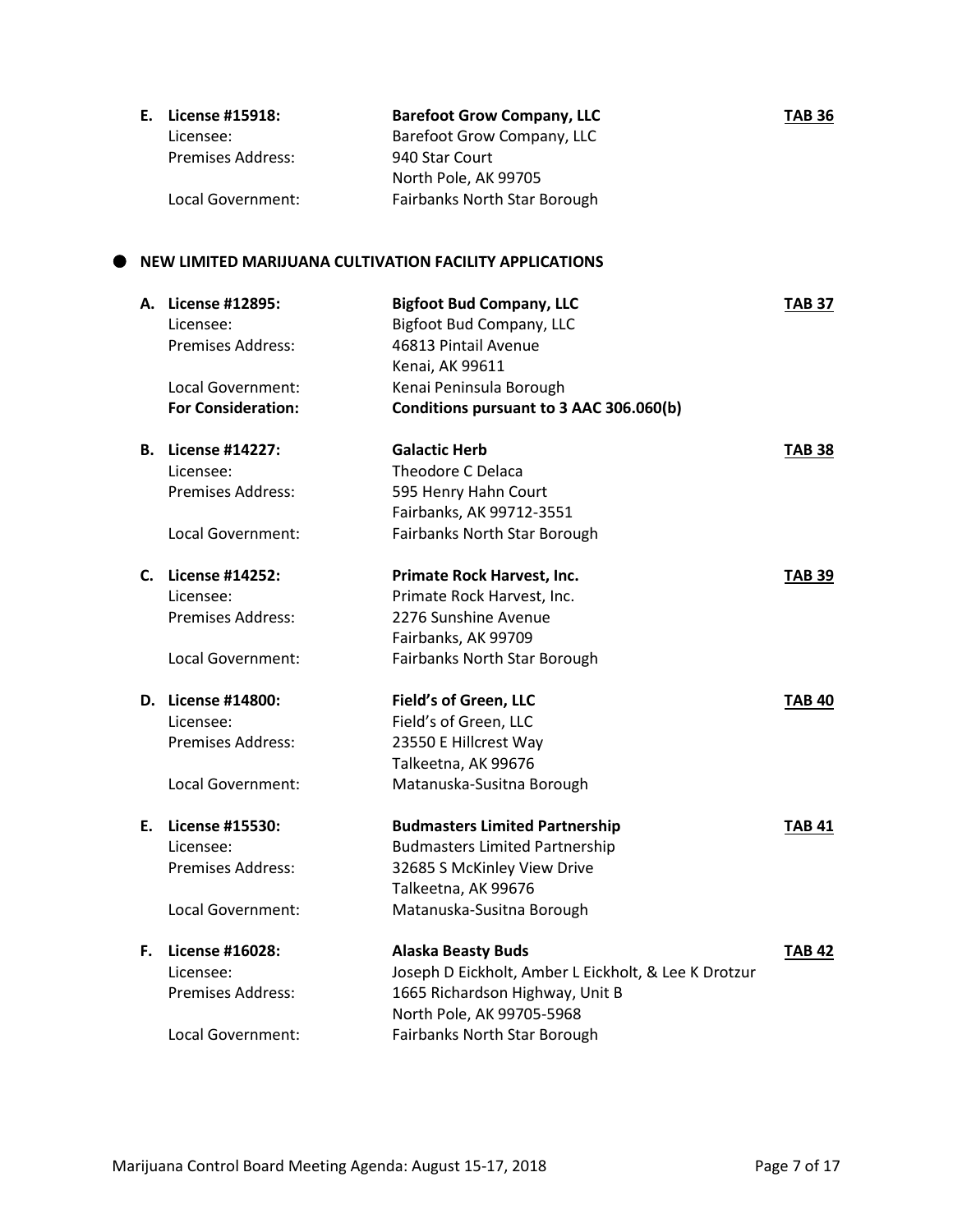|                          | <b>Grateful Bud, LLC</b> | <b>TAB 43</b> |
|--------------------------|--------------------------|---------------|
| Licensee:                | Grateful Bud, LLC        |               |
| <b>Premises Address:</b> | 1817 Sunset Boulevard    |               |
|                          | Kenai, AK 99611          |               |
| Local Government:        | City of Kenai            |               |
|                          | G. License #16474:       |               |

#### **NEW RETAIL MARIJUANA STORE APPLICATIONS**

| A. License #10314:        | <b>Alaskan Blooms, LLC</b>              | <b>TAB 44</b> |
|---------------------------|-----------------------------------------|---------------|
| Licensee:                 | Alaskan Blooms, LLC                     |               |
| Premises Address:         | 2443 Arvilla Street                     |               |
|                           | Fairbanks, AK 99709                     |               |
| Local Government:         | Fairbanks North Star Borough            |               |
| <b>B.</b> License #12766: | <b>The Green Store Connection</b>       | <b>TAB 45</b> |
| Licensee:                 | The Green Store, Inc.                   |               |
| <b>Premises Address:</b>  | 3655 S Old Glenn Highway, Unit A        |               |
|                           | Palmer, AK 99645                        |               |
| Local Government:         | Matanuska-Susitna Borough               |               |
| C. License #15393:        | <b>Majestic Gardens, LLC</b>            | <b>TAB 46</b> |
| Licensee:                 | Majestic Gardens, LLC                   |               |
| <b>Premises Address:</b>  | 12656 Kenai Spur Highway                |               |
|                           | Kenai, AK 99611                         |               |
| Local Government:         | City of Kenai                           |               |
| D. License #15656:        | 420 on Main, LLC                        | <b>TAB 47</b> |
| Licensee:                 | 420 on Main, LLC                        |               |
| Premises Address:         | 3684 Main Street                        |               |
|                           | Homer, AK 99603                         |               |
| Local Government:         | City of Homer                           |               |
| E. License #15916:        | <b>K Beach Reef</b>                     | TAB 48        |
| Licensee:                 | Ryan K Hall                             |               |
| <b>Premises Address:</b>  | 42106 K Beach Road                      |               |
|                           | Soldotna, AK 99669                      |               |
| Local Government:         | Kenai Peninsula Borough                 |               |
| <b>For Consideration:</b> | Conditions pursuant to 3 AAC 306.060(b) |               |
| F. License #16213:        | <b>Alaskan Kush Company</b>             | <b>TAB 49</b> |
| Licensee:                 | Alaskan Kush Company, LLC               |               |
| <b>Premises Address:</b>  | 159 S Franklin Street                   |               |
|                           | Juneau, AK 99801                        |               |
| Local Government:         | City and Borough of Juneau              |               |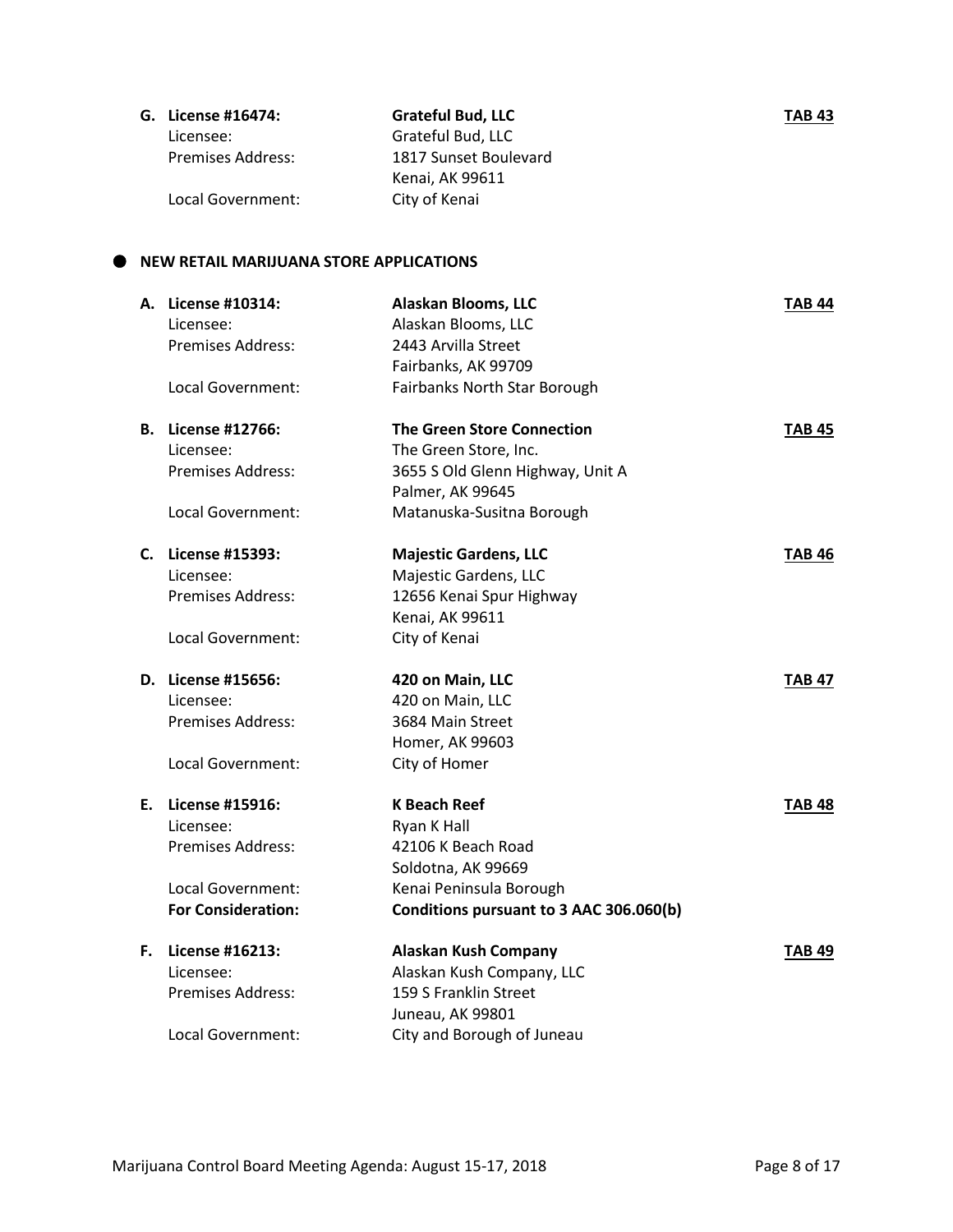| G. License #16610: | <b>Great Northern Cannabis</b>     | <b>TAB 50</b> |
|--------------------|------------------------------------|---------------|
| Licensee:          | Great Northern Retail Stores, Inc. |               |
| Premises Address:  | 1901 W Dimond Boulevard            |               |
|                    | Anchorage, AK 99515-1454           |               |
| Local Government:  | Municipality of Anchorage          |               |

#### $\bullet$  NEW LICENSE APPLICATIONS FOR RELATED APPLICANTS

| А. | License #15245:<br>Licensee:<br>License Type:<br>Premises Address:<br>Local Government: | <b>North Star Gardens</b><br>North Star Gardens, Inc.<br><b>Standard Marijuana Cultivation Facility</b><br>5310 Commercial Boulevard, Suite 2A<br>Juneau, AK 99801<br>City and Borough of Juneau | TAB 51        |
|----|-----------------------------------------------------------------------------------------|--------------------------------------------------------------------------------------------------------------------------------------------------------------------------------------------------|---------------|
| В. | License #15246:<br>Licensee:<br>License Type:<br>Premises Address:<br>Local Government: | <b>Thunder Cloud 9</b><br>Borealis Mountain, Inc.<br>Retail Marijuana Store<br>5310 Commercial Boulevard, Suite 2B<br>Juneau, AK 99801<br>City and Borough of Juneau                             | <b>TAB 52</b> |

#### $\bullet$  NEW MARIJUANA PRODUCTS

| А. | License #11304:          | <b>Hollyweed 907</b>                     | <b>TAB 53</b> |
|----|--------------------------|------------------------------------------|---------------|
|    | Licensee:                | YNY Investment, LLC                      |               |
|    | License Type:            | Marijuana Product Manufacturing Facility |               |
|    | Premises Address:        | 2429 E 88th Avenue                       |               |
|    |                          | Anchorage, AK 99507                      |               |
|    | Local Government:        | Municipality of Anchorage                |               |
| В. | License #15594:          | <b>Cold Creek Extracts</b>               | <b>TAB 54</b> |
|    | Licensee:                | Cold Creek Extracts, LLC                 |               |
|    | License Type:            | Marijuana Product Manufacturing Facility |               |
|    | <b>Premises Address:</b> | 7801 Schoon Street, Unit L               |               |
|    |                          | Anchorage, AK 99518                      |               |
|    | Local Government:        | Municipality of Anchorage                |               |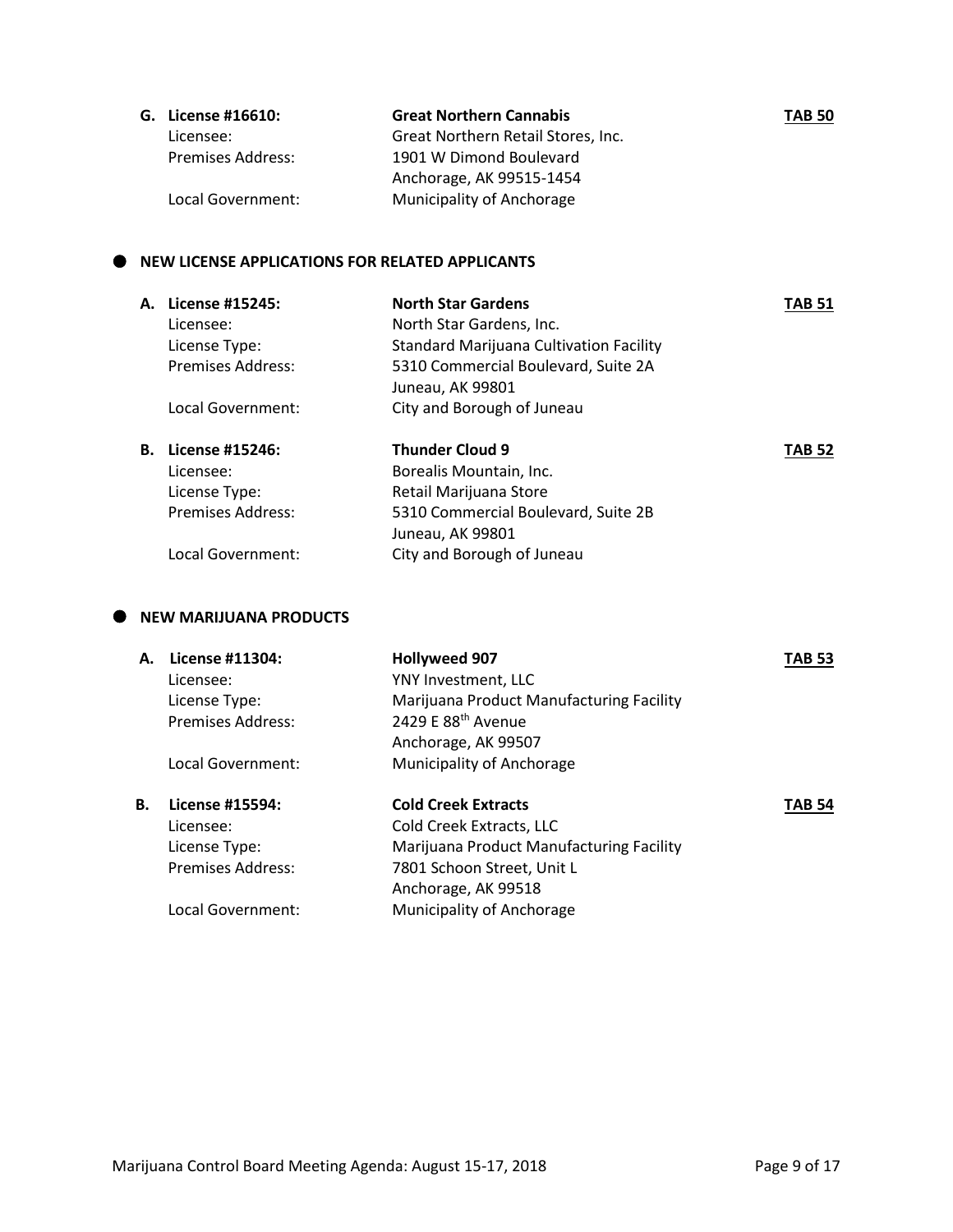$\bullet$  OWNERSHIP TRANSFER APPLICATIONS

| A. License #11921:       | <b>Snow Capped Gardens, LLC</b>        | <b>TAB 55</b> |
|--------------------------|----------------------------------------|---------------|
| Licensee:                | Snow Capped Gardens, LLC               |               |
| License Type:            | Limited Marijuana Cultivation Facility |               |
| <b>Premises Address:</b> | 13150 East Soapstone Road              |               |
|                          | Palmer, AK 99645                       |               |
| Local Government:        | Matanuska-Susitna Borough              |               |
| Transferor:              | American Growers Company, LLC          |               |
|                          | DBA American Growers Company, LLC      |               |
|                          |                                        |               |

#### **LICENSE RENEWAL APPLICATIONS**

#### **A. Delinquent in the Payment of Taxes Due**

| 1. | License #10073:          | Alaskan Blooms, LLC                            | TAB 56 |
|----|--------------------------|------------------------------------------------|--------|
|    | Licensee:                | Alaskan Blooms, LLC                            |        |
|    | License Type:            | <b>Standard Marijuana Cultivation Facility</b> |        |
|    | Premises Address:        | 2448 Arvilla Street, Building A, B, & C        |        |
|    |                          | Fairbanks, AK 99709                            |        |
|    | Local Government:        | Fairbanks North Star Borough                   |        |
| 2. | License #10237:          | AlaskaSense, LLC                               | TAB 57 |
|    | Licensee:                | AlaskaSense, LLC                               |        |
|    | License Type:            | <b>Standard Marijuana Cultivation Facility</b> |        |
|    | <b>Premises Address:</b> | 521 W. Tudor Road, Unit 202                    |        |
|    |                          | Anchorage, AK 99503                            |        |

| Local Government:         | Municipality of Anchorage            |
|---------------------------|--------------------------------------|
| <b>For Consideration:</b> | <b>Notices of Violation Received</b> |

#### **B. Residency Requirement Not Met**

| 1. | License #12904:          | <b>Grass Frontier Farms</b>                    | <b>TAB 58</b> |
|----|--------------------------|------------------------------------------------|---------------|
|    | Licensee:                | KAD, LLC                                       |               |
|    | License Type:            | <b>Standard Marijuana Cultivation Facility</b> |               |
|    | <b>Premises Address:</b> | 7596 W Carmel Road                             |               |
|    |                          | Wasilla, AK 99623                              |               |
|    | Local Government:        | Matanuska-Susitna Borough                      |               |

#### **C. Notices of Violation Received**

|                          | <b>Rosie Creek Farm</b>                        | <b>TAB 59</b> |
|--------------------------|------------------------------------------------|---------------|
| Licensee:                | RCFC, LLC                                      |               |
| License Type:            | <b>Standard Marijuana Cultivation Facility</b> |               |
| <b>Premises Address:</b> | 2659 Livingston Loop                           |               |
|                          | Fairbanks, AK 99709                            |               |
| Local Government:        | <b>Fairbanks North Star Borough</b>            |               |
|                          | License #10005:                                |               |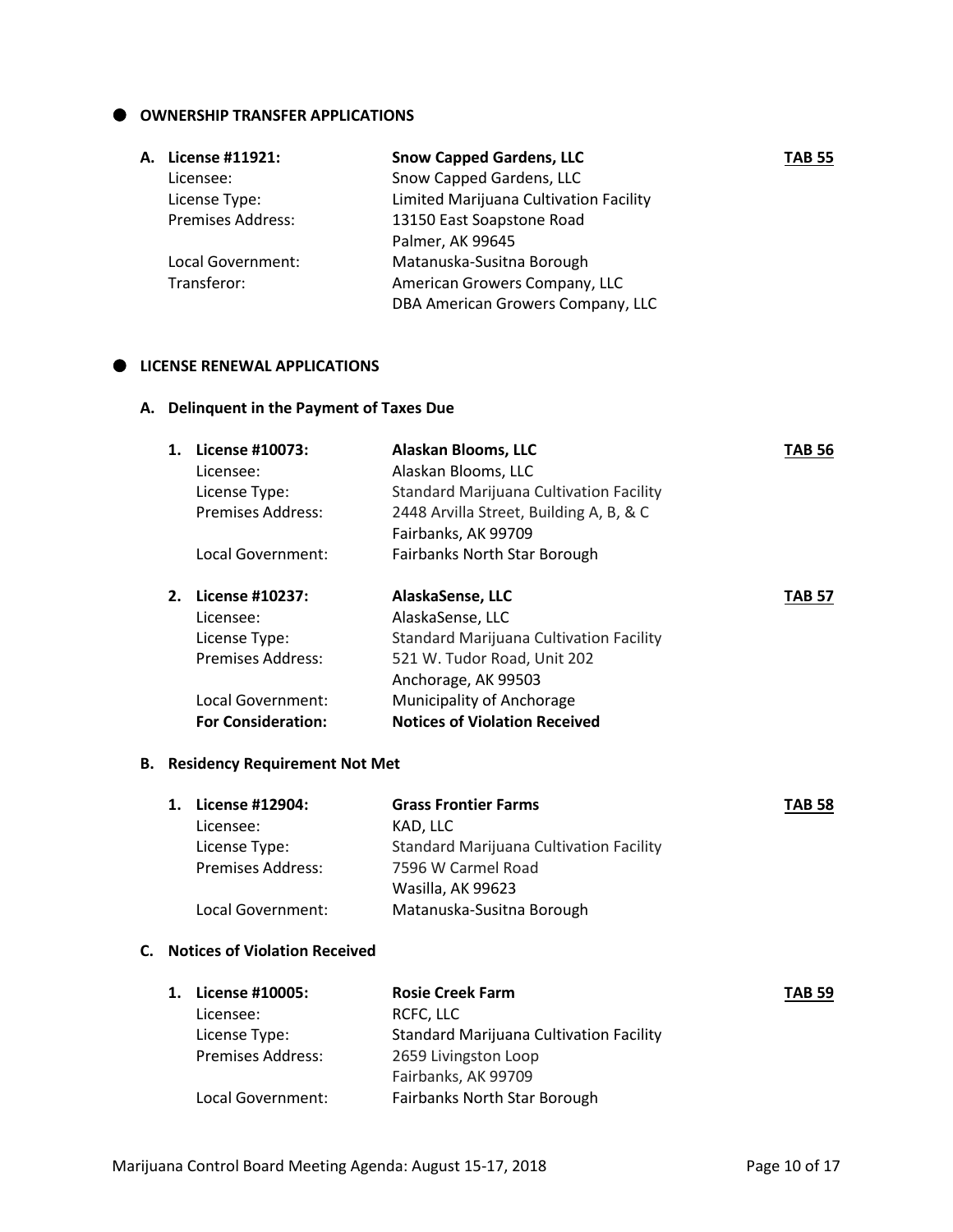| 2. | License #10009:          | CannTest, LLC                            | <b>TAB 60</b> |
|----|--------------------------|------------------------------------------|---------------|
|    | Licensee:                | CannTest, LLC                            |               |
|    | License Type:            | <b>Marijuana Testing Facility</b>        |               |
|    | Premises Address:        | 620 E Whitney Road, Suite B              |               |
|    |                          | Anchorage, AK 99501                      |               |
|    | Local Government:        | Municipality of Anchorage                |               |
|    |                          |                                          |               |
| 3. | License #10021:          | Enlighten Alaska, LLC                    | <b>TAB 61</b> |
|    | Licensee:                | Enlighten Alaska, LLC                    |               |
|    | License Type:            | Retail Marijuana Store                   |               |
|    | Premises Address:        | 2600 Spenard Road                        |               |
|    |                          | Anchorage, AK 99503-8934                 |               |
|    | Local Government:        | Municipality of Anchorage                |               |
|    |                          |                                          |               |
| 4. | License #10035:          | <b>Arctic Herbery</b>                    | <b>TAB 62</b> |
|    | Licensee:                | 7107 Ventures, LLC                       |               |
|    | License Type:            | Standard Marijuana Cultivation Facility  |               |
|    | Premises Address:        | 7107 Arctic Boulevard                    |               |
|    |                          | Anchorage, AK 99518                      |               |
|    | Local Government:        | Municipality of Anchorage                |               |
|    |                          |                                          |               |
| 5. | License #10037:          | <b>Arctic Herbery</b>                    | <b>TAB 63</b> |
|    | Licensee:                | 7107 Ventures, LLC                       |               |
|    | License Type:            | Retail Marijuana Store                   |               |
|    | Premises Address:        | 7107 Arctic Boulevard                    |               |
|    |                          | Anchorage, AK 99518                      |               |
|    | Local Government:        | Municipality of Anchorage                |               |
| 6. | License #10063:          | <b>Bob's Morning Bear Cultivation</b>    | <b>TAB 64</b> |
|    | Licensee:                | Brennan J Norden                         |               |
|    | License Type:            | Limited Marijuana Cultivation Facility   |               |
|    | <b>Premises Address:</b> | 21725 Evelyn May Street                  |               |
|    |                          | Kasilof, AK 99610                        |               |
|    | Local Government:        | Kenai Peninsula Borough                  |               |
|    |                          |                                          |               |
| 7. | <b>License #10082:</b>   | <b>Einstein Labs</b>                     | <b>TAB 65</b> |
|    | Licensee:                | Einstein Enterprises, Inc.               |               |
|    | License Type:            | Marijuana Product Manufacturing Facility |               |
|    | Premises Address:        | 2939 Porcupine Drive, Suite B            |               |
|    |                          | Anchorage, AK 99501-3118                 |               |
|    | Local Government:        | Municipality of Anchorage                |               |
|    |                          |                                          |               |
| 8. | License #10097:          | <b>Raspberry Roots</b>                   | TAB 66        |
|    | Licensee:                | Raspberry Roots, LLC                     |               |
|    | License Type:            | Retail Marijuana Store                   |               |
|    | Premises Address:        | 501 Raspberry Road, Suite 101            |               |
|    |                          | Anchorage, AK 99518                      |               |
|    | Local Government:        | Municipality of Anchorage                |               |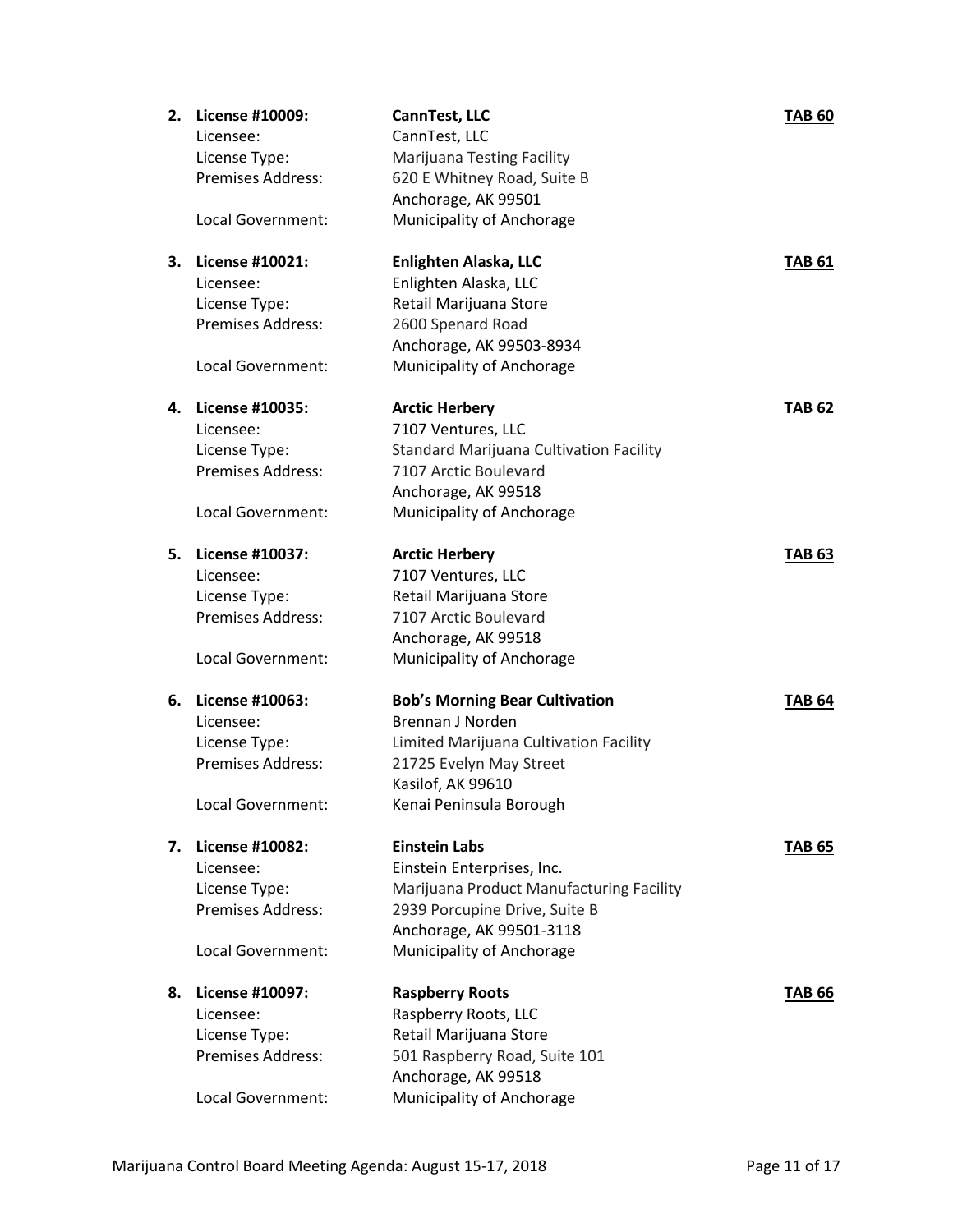| 9. | License #10098:<br>Licensee:<br>License Type:<br><b>Premises Address:</b><br><b>Local Government:</b>     | <b>Raspberry Roots</b><br>Raspberry Roots, LLC<br><b>Standard Marijuana Cultivation Facility</b><br>501 Raspberry Road, Suites 101 & 102<br>Anchorage, AK 99518<br>Municipality of Anchorage | <b>TAB 67</b> |
|----|-----------------------------------------------------------------------------------------------------------|----------------------------------------------------------------------------------------------------------------------------------------------------------------------------------------------|---------------|
|    | 10. License #10141:<br>Licensee:<br>License Type:<br><b>Premises Address:</b><br>Local Government:        | <b>Coyote and Toad's Garden, LLC</b><br>Coyote and Toad's Garden, LLC<br>Limited Marijuana Cultivation Facility<br>100 Rio Faux Lobo<br>Skagway, AK 99840<br>Municipality of Skagway         | <b>TAB 68</b> |
|    | 11. License #10161:<br>Licensee:<br>License Type:<br><b>Premises Address:</b><br>Local Government:        | <b>The Frost Frontier</b><br>The Frost Frontier, LLC<br><b>Standard Marijuana Cultivation Facility</b><br>8535 Dimond D Circle, Unit C<br>Anchorage, AK 99515<br>Municipality of Anchorage   | <b>TAB 69</b> |
|    | 12. License #10170:<br>Licensee:<br>License Type:<br>Premises Address:<br>Local Government:               | <b>Green Degree</b><br><b>Coman Farming Corporation</b><br>Limited Marijuana Cultivation Facility<br>2301 South Knik Goose-Bay Road #1<br>Wasilla, AK 99654<br>Matanuska-Susitna Borough     | <b>TAB 70</b> |
|    | 13. License #10220:<br>Licensee:<br>License Type:<br>Premises Address:<br>Local Government:               | <b>Weed Dudes</b><br>Anna M Cleaver<br>Retail Marijuana Store<br>1321 Sawmill Creek Road, Suite #J<br>Sitka, AK 99835-9645<br>City and Borough of Sitka                                      | <b>TAB 71</b> |
|    | 14. License #10230:<br>Licensee:<br>License Type:<br><b>Premises Address:</b><br><b>Local Government:</b> | Pakalolo Supply Company, Inc.<br>Pakalolo Supply Company, Inc.<br>Standard Marijuana Cultivation Facility<br>1851 Fox Avenue<br>Fairbanks, AK 99701-2725<br>City of Fairbanks                | <b>TAB 72</b> |
|    | 15. License #10236:<br>Licensee:<br>License Type:<br><b>Premises Address:</b><br>Local Government:        | Cannabaska<br>AlaskaSense, LLC<br>Retail Marijuana Store<br>521 W Tudor Road, Unit 201<br>Anchorage, AK 99503<br>Municipality of Anchorage                                                   | <b>TAB 73</b> |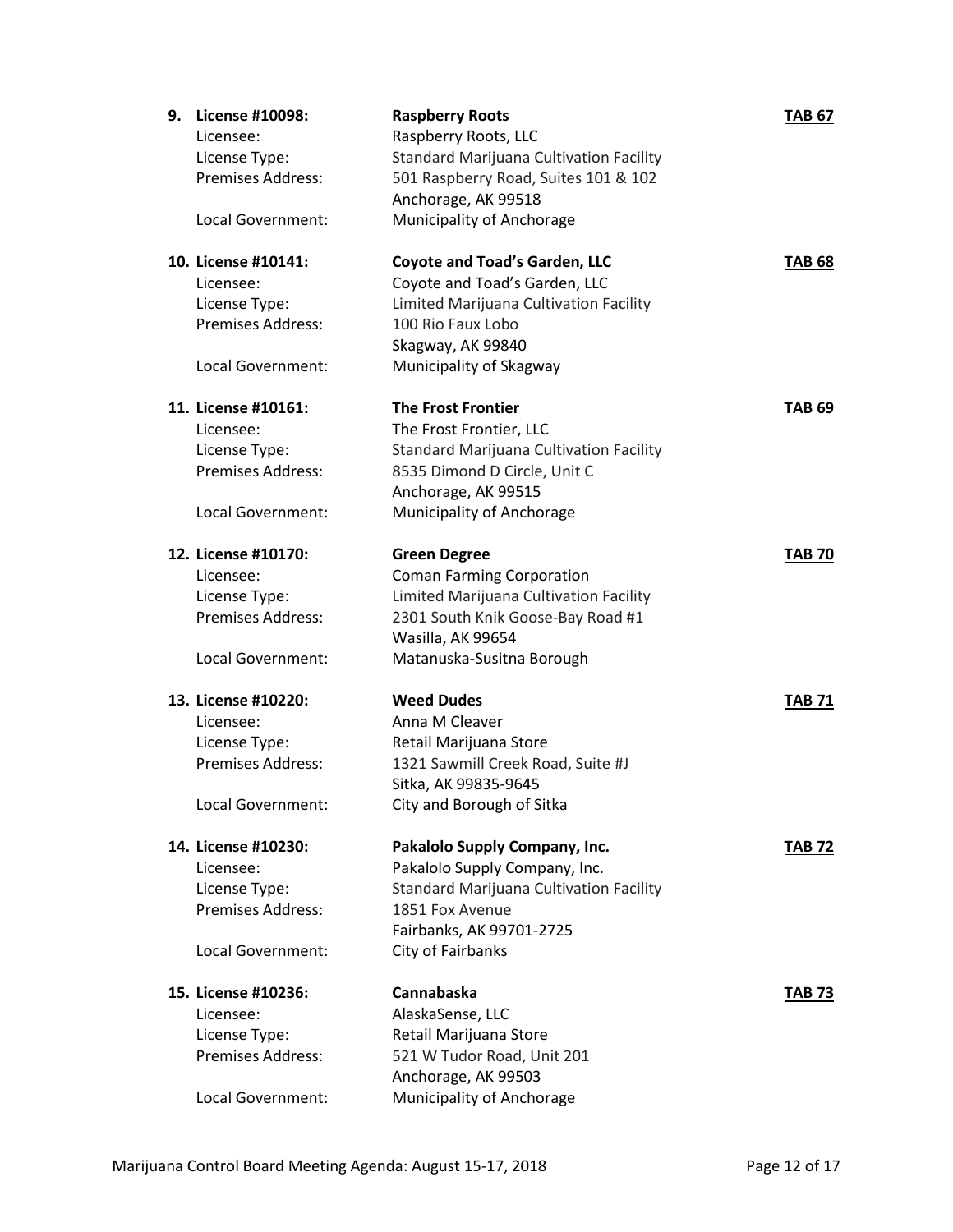| 16. License #10245:<br>Licensee:<br>License Type:<br>Premises Address:<br>Local Government:        | <b>AK Slow Burn Cannabis Outlet</b><br>AK Slow Burn Cannabis Outlet, LLC<br>Retail Marijuana Store<br>2042 E 3rd Avenue, Suite A<br>Anchorage, AK 99501<br>Municipality of Anchorage          | <b>TAB 74</b> |
|----------------------------------------------------------------------------------------------------|-----------------------------------------------------------------------------------------------------------------------------------------------------------------------------------------------|---------------|
| 17. License #10266:<br>Licensee:<br>License Type:<br><b>Premises Address:</b><br>Local Government: | The Fireweed Factory, LLC<br>The Fireweed Factory, LLC<br><b>Standard Marijuana Cultivation Facility</b><br>8415 Airport Boulevard, Space B<br>Juneau, AK 99801<br>City and Borough of Juneau | <b>TAB 75</b> |
| 18. License #10273:<br>Licensee:<br>License Type:<br><b>Premises Address:</b><br>Local Government: | <b>Pine Street Cannabis Company</b><br>Croy's Enterprises, LLC<br>Retail Marijuana Store<br>36130 Pine Street<br>Soldotna, AK 99669-8524<br>Kenai Peninsula Borough                           | <b>TAB 76</b> |
| 19. License #10278:<br>Licensee:<br>License Type:<br>Premises Address:<br>Local Government:        | <b>GoodSinse, LLC</b><br>GoodSinse, LLC<br>Retail Marijuana Store<br>2604 Davis Road<br>Fairbanks, AK 99709<br>City of Fairbanks                                                              | <b>TAB 77</b> |
| 20. License #10293:<br>Licensee:<br>License Type:<br>Premises Address:<br>Local Government:        | <b>AK Fuzzy Budz</b><br>AKGLD, LLC<br><b>Standard Marijuana Cultivation Facility</b><br>2612 Eagle Street<br>Anchorage, AK 99503<br>Municipality of Anchorage                                 | <b>TAB 78</b> |
| 21. License #10306:<br>Licensee:<br>License Type:<br><b>Premises Address:</b><br>Local Government: | Dankorage, LLC<br>Dankorage, LLC<br>Retail Marijuana Store<br>2812 Spenard Road<br>Anchorage, AK 99503<br>Municipality of Anchorage                                                           | <b>TAB 79</b> |
| 22. License #10307:<br>Licensee:<br>License Type:<br>Premises Address:<br>Local Government:        | <b>Alaska Fireweed</b><br>SEU, LLC<br>Retail Marijuana Store<br>715 W 4 <sup>th</sup> Avenue<br>Anchorage, AK 99501<br>Municipality of Anchorage                                              | <b>TAB 80</b> |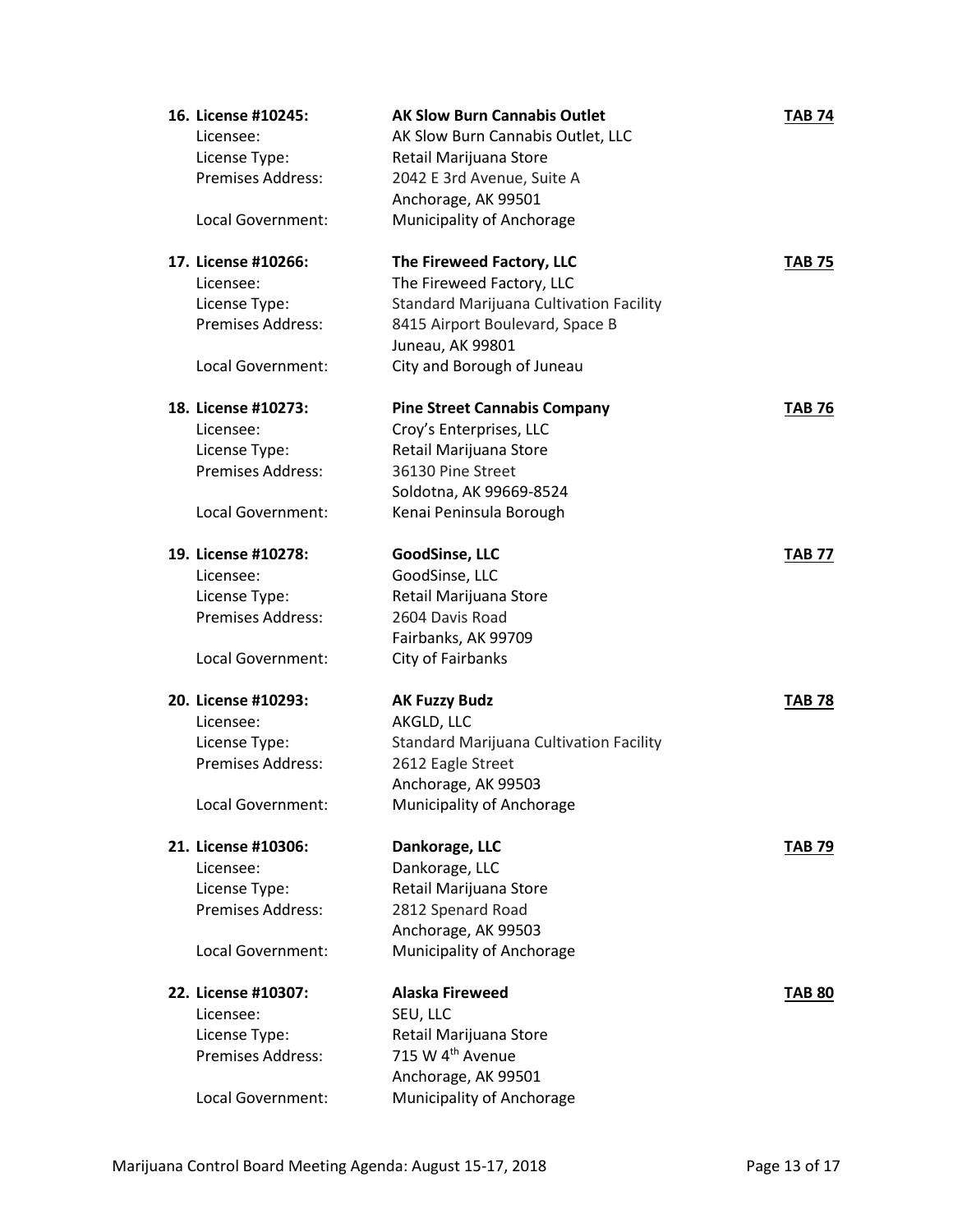| 23. License #10310:      | <b>Danish Gardens, LLC</b>                     | <b>TAB 81</b> |
|--------------------------|------------------------------------------------|---------------|
| Licensee:                | Danish Gardens, LLC                            |               |
| License Type:            | <b>Standard Marijuana Cultivation Facility</b> |               |
| <b>Premises Address:</b> | 2430 Cinnabar Loop                             |               |
|                          | Anchorage, AK 99507-3138                       |               |
| Local Government:        | Municipality of Anchorage                      |               |
| 24. License #10316:      | <b>Denali 420 Recreationals</b>                | <b>TAB 82</b> |
| Licensee:                | Silverthorn Investment Group, LLC              |               |
| License Type:            | Retail Marijuana Store                         |               |
| <b>Premises Address:</b> | 2876 N Rex Road                                |               |
|                          | Houston, AK 99694                              |               |
| Local Government:        | City of Houston                                |               |
| 25. License #10489:      | <b>Ester Horticulture and Research</b>         | <b>TAB 83</b> |
| Licensee:                | John Collette                                  |               |
| License Type:            | Limited Marijuana Cultivation Facility         |               |
| Premises Address:        | 2960 Ester Dome Road                           |               |
|                          | Fairbanks, AK 99709                            |               |
| Local Government:        | Fairbanks North Star Borough                   |               |
| 26. License #10577:      | Alaskan Leaf, LLC                              | <b>TAB 84</b> |
| Licensee:                | Alaskan Leaf, LLC                              |               |
| License Type:            | Retail Marijuana Store                         |               |
| Premises Address:        | 1211 West 36th Avenue, Suite A                 |               |
|                          | Anchorage, AK 99503                            |               |
| Local Government:        | Municipality of Anchorage                      |               |
| 27. License #10592:      | <b>Alaska Cannabis Cultivators</b>             | TAB 85        |
| Licensee:                | Branden M Roybal                               |               |
| License Type:            | Standard Marijuana Cultivation Facility        |               |
| <b>Premises Address:</b> | 3665 Worrell Avenue                            |               |
|                          | Fairbanks, AK 99701                            |               |
| Local Government:        | Fairbanks North Star Borough                   |               |
| 28. License #10657:      | <b>JWS Enterprises</b>                         | TAB 86        |
| Licensee:                | James W Strassburg                             |               |
| License Type:            | <b>Standard Marijuana Cultivation Facility</b> |               |
| Premises Address:        | 3000 West Tongass Narrows                      |               |
|                          | Ketchikan, AK 99901                            |               |
| Local Government:        | Ketchikan Gateway Borough                      |               |
| 29. License #10671:      | Alaska Cannabis Exchange, LLC                  | TAB 87        |
| Licensee:                | Alaska Cannabis Exchange, LLC                  |               |
| License Type:            | Standard Marijuana Cultivation Facility        |               |
| Premises Address:        | 1805 & 1807 West 47 <sup>th</sup> Avenue       |               |
|                          | Anchorage, AK 99503                            |               |
| Local Government:        | Municipality of Anchorage                      |               |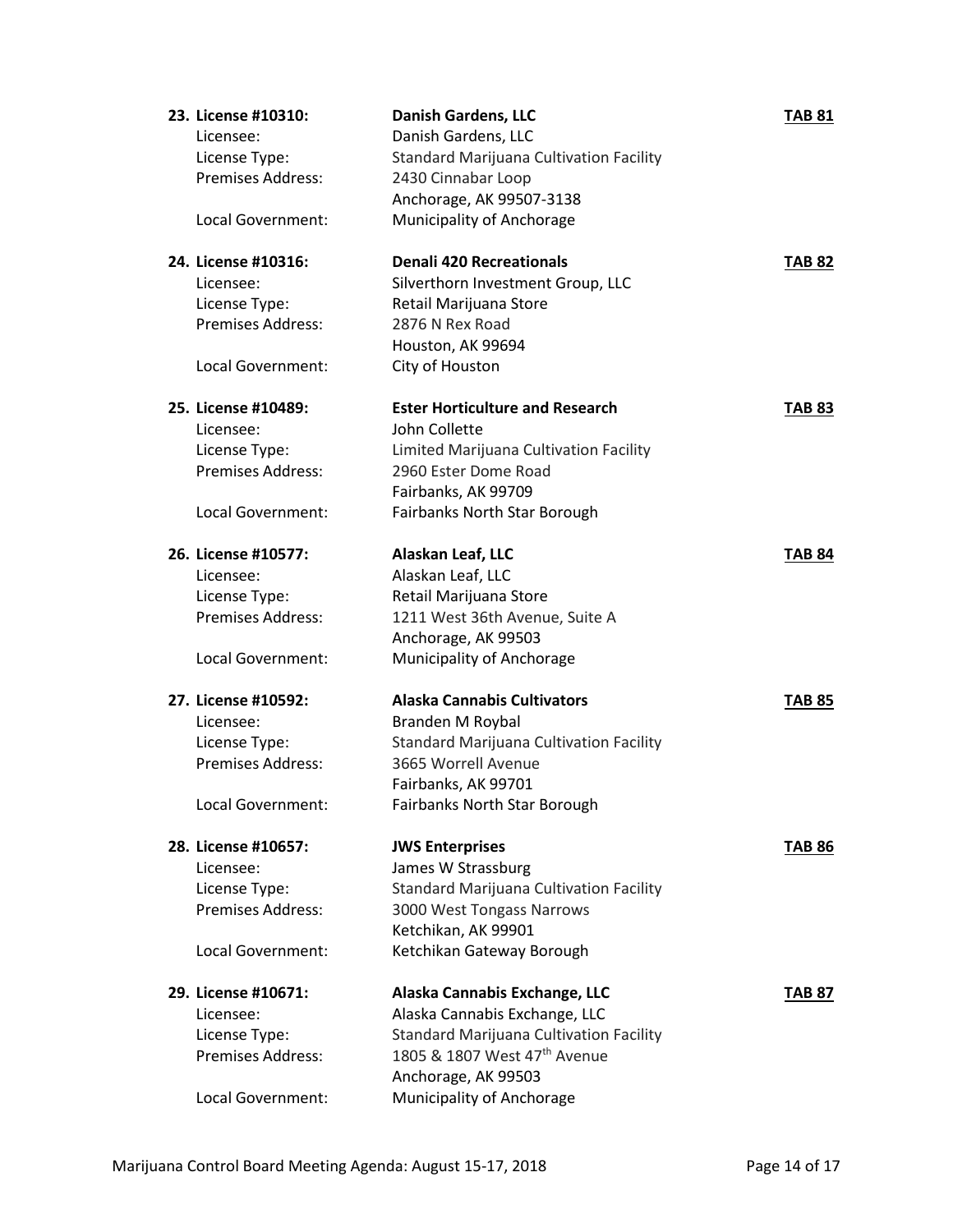| 30. License #10747:      | <b>Great Northern Cannabis, Inc.</b>             | <b>TAB 88</b> |
|--------------------------|--------------------------------------------------|---------------|
| Licensee:                | Great Northern Cannabis, Inc.                    |               |
| License Type:            | <b>Standard Marijuana Cultivation Facility</b>   |               |
| <b>Premises Address:</b> | 2341 Cinnabar Loop                               |               |
|                          | Anchorage, AK 99507-3150                         |               |
| <b>Local Government:</b> | Municipality of Anchorage                        |               |
|                          |                                                  |               |
| 31. License #10831:      | <b>High Bush Buds</b>                            | <b>TAB 89</b> |
| Licensee:                | High Bush Buds, Inc.                             |               |
| License Type:            | Retail Marijuana Store                           |               |
| Premises Address:        | 36312 Irons Avenue, Suite 2                      |               |
|                          | Soldotna, AK 99669                               |               |
| Local Government:        | Kenai Peninsula Borough                          |               |
|                          |                                                  |               |
| 32. License #10837:      | <b>Hillside Natural Wellness</b>                 | <b>TAB 90</b> |
| Licensee:                | Hillside Natural Wellness, LLC                   |               |
| License Type:            | Retail Marijuana Store                           |               |
| <b>Premises Address:</b> | 8639 Toloff Street, Suite 1                      |               |
|                          | Anchorage, AK 99507                              |               |
| Local Government:        | Municipality of Anchorage                        |               |
| 33. License #10873:      | <b>The Stoney Moose</b>                          | <b>TAB 91</b> |
| Licensee:                | E & M Holdings, LLC                              |               |
| License Type:            | Retail Marijuana Store                           |               |
| Premises Address:        | 127 Stedman Street                               |               |
|                          | Ketchikan, AK 99901                              |               |
| Local Government:        | City of Ketchikan                                |               |
|                          |                                                  |               |
| 34. License #10883:      | <b>Rainforest Cannabis</b>                       | <b>TAB 92</b> |
| Licensee:                | Gary Croy, Lorraine C Kolanko, & Jason C Kolanko |               |
| License Type:            | Retail Marijuana Store                           |               |
| Premises Address:        | 726 Water Street                                 |               |
|                          | Ketchikan, AK 99901                              |               |
| Local Government:        | City of Ketchikan                                |               |
| 35. License #10959:      | Green Go, LLC                                    | <b>TAB 93</b> |
| Licensee:                | Green Go, LLC                                    |               |
| License Type:            | Standard Marijuana Cultivation Facility          |               |
| <b>Premises Address:</b> | 101 Post Road                                    |               |
|                          | Anchorage, AK 99501                              |               |
| Local Government:        | Municipality of Anchorage                        |               |
|                          |                                                  |               |
| 36. License #11053:      | <b>True Dank</b>                                 | TAB 94        |
| Licensee:                | True Dank, LLC                                   |               |
| License Type:            | Retail Marijuana Store                           |               |
| Premises Address:        | 1550 Cushman, Suite A                            |               |
|                          | Fairbanks, AK 99701                              |               |
| Local Government:        | City of Fairbanks                                |               |
|                          |                                                  |               |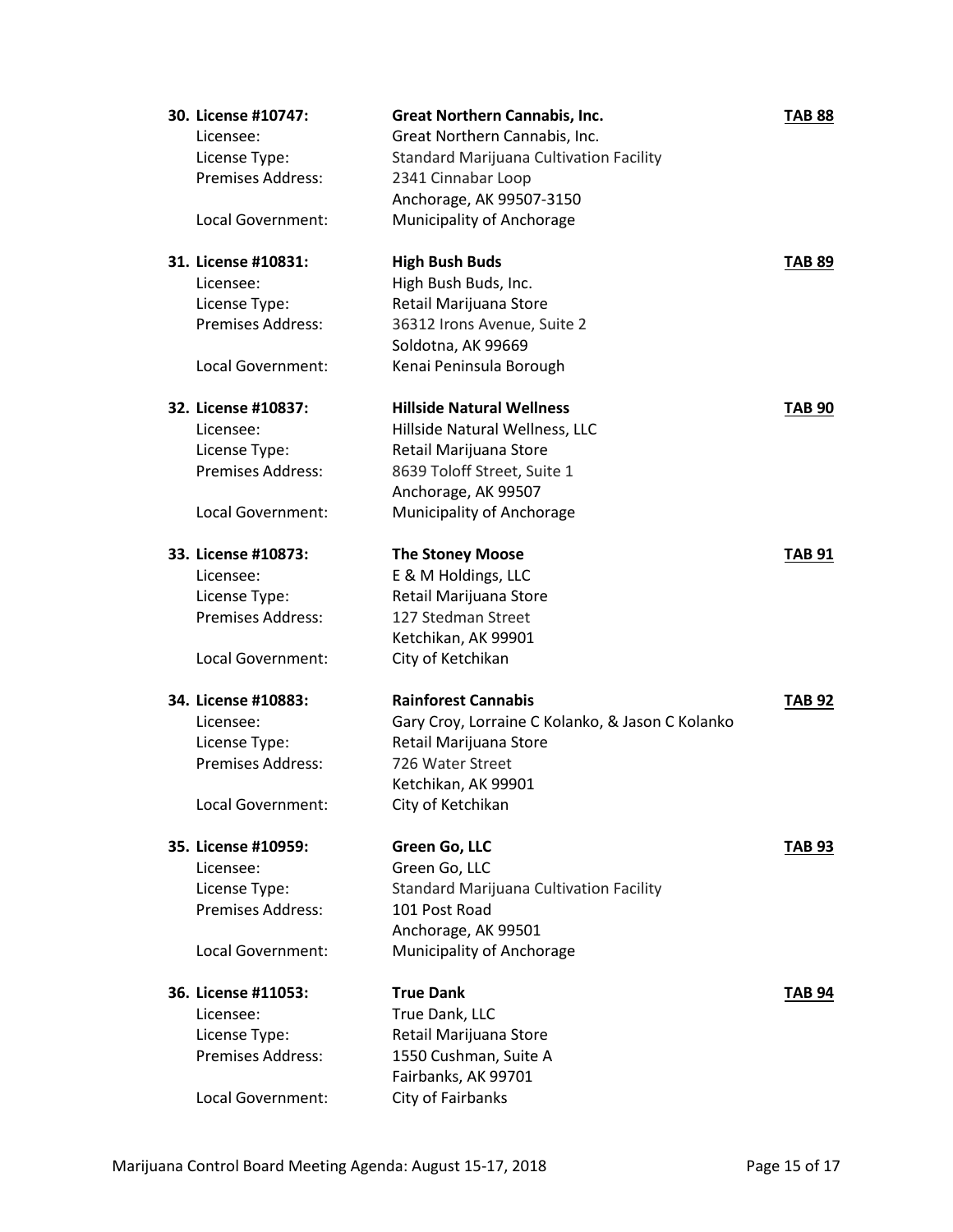| 37. License #11617:      | <b>Hunter Greens and Purples, LLC</b>          | TAB 95 |
|--------------------------|------------------------------------------------|--------|
| Licensee:                | Hunter Greens and Purples LLC                  |        |
| License Type:            | Standard Marijuana Cultivation Facility        |        |
| Premises Address:        | 67927 Virginia Avenue                          |        |
|                          | Homer, AK 99603                                |        |
| Local Government:        | Kenai Peninsula Borough                        |        |
| 38. License #11966:      | <b>Great Northern Cannabis</b>                 | TAB 96 |
| Licensee:                | Great Northern Cannabis, Inc.                  |        |
| License Type:            | Retail Marijuana Store                         |        |
| Premises Address:        | 541 W 4 <sup>th</sup> Avenue                   |        |
|                          | Anchorage, AK 99501-2211                       |        |
| Local Government:        | Municipality of Anchorage                      |        |
| 39. License #13588:      | <b>AKfunding, LLC</b>                          | TAB 97 |
| Licensee:                | AKfunding, LLC                                 |        |
| License Type:            | <b>Standard Marijuana Cultivation Facility</b> |        |
| <b>Premises Address:</b> | 12975 W Horizon Way                            |        |
|                          | Houston, AK 99694                              |        |
| Local Government:        | City of Houston                                |        |

#### **OPERATING PLAN CHANGES**

|    | A. License #10279:<br>Licensee:<br>License Type:<br><b>Premises Address:</b><br>Local Government: | GoodSinse, LLC<br>GoodSinse, LLC<br><b>Standard Marijuana Cultivation Facility</b><br>2604 Davis Road<br>Fairbanks, AK 99709<br>City of Fairbanks                               | TAB 98         |
|----|---------------------------------------------------------------------------------------------------|---------------------------------------------------------------------------------------------------------------------------------------------------------------------------------|----------------|
| В. | License #10301:<br>Licensee:<br>License Type:<br><b>Premises Address:</b><br>Local Government:    | R.C. Tinderbox, LLC<br>R.C. Tinderbox, LLC<br>Marijuana Concentrate Manufacturing Facility<br>7801 King Street<br>Anchorage, AK 99518<br>Municipality of Anchorage              | TAB 99         |
| C. | License #10828:<br>Licensee:<br>License Type:<br><b>Premises Address:</b><br>Local Government:    | <b>Glacier Extracts</b><br>Glacier Extracts, LLC<br>Marijuana Product Manufacturing Facility<br>8639 Toloff Street, Suite 3<br>Anchorage, AK 99507<br>Municipality of Anchorage | <b>TAB 100</b> |